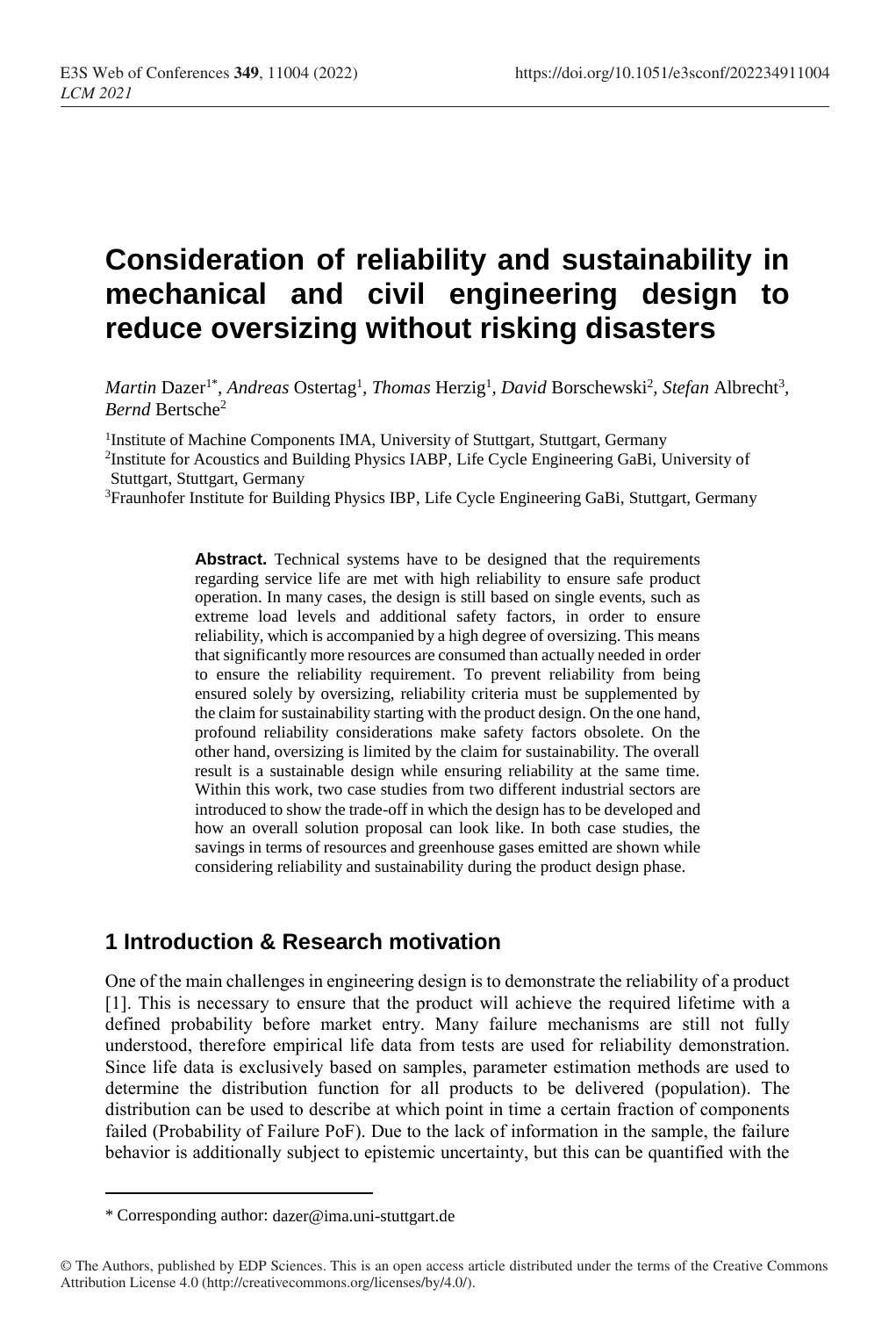confidence limits (CL) [1]. However, in addition to these test-related challenges, the product itself plays an important role in reliability demonstration. With the test, one is only able to make a more or less good statement about the inherent reliability of the product. The inherent reliability of the product is determined by the design process, i.e., the selected dimensions, diameters, tolerances, etc. If the design is very close to the specified requirement, then the epistemic uncertainty must be kept very small to be able to demonstrate the reliability requirement (see On-Target design in Fig. 1). Minimizing the uncertainty is accompanied by a high testing effort, because the confidence interval depends significantly on the number of failures collected in the test. To get rid of these problems, significantly oversized designs are often used (see oversized design in Fig. 1). The influence of the epistemic uncertainty is then no longer of high importance. Due to the oversized design, a reliability demonstration can also be performed with a very wide confidence interval, i.e., even with very few specimens.





Oversizing causes a significant additional consumption of resources. This results in a significant additional environmental impact that is avoidable, especially in the case of products for the mass market. Despite the increasing challenges of the climate crisis, oversizing to avoid systematic failures is common industrial practice [2].

### **2 Reliability and sustainability for optimal product design**

Research has already been carried out at the Institute of Machine Components (IMA) for several years on efficient test methods for reliability demonstration, as well as on the appropriate product design strategies. The additional consideration of sustainability criteria has proven to be particularly useful in addressing the problem of oversizing. Nevertheless, oversizing cannot be reduced arbitrarily, as in extreme cases reliability demonstration is no longer possible at all due to uncertainty: i.e., a product design requires a certain oversizing so that reliability demonstration can be successful. Nevertheless, oversizing must be reduced in order to limit the environmental impact of the product. Environmental impacts can be influenced most, especially in the early design stage. The pure consideration of reliability thus often leads to an oversized design. Otherwise, if only sustainability criteria were considered, the design would probably be undersized. In this trade-off, an optimal product design for the respective use case can only be identified by considering reliability and sustainability (see Fig. 2). If the most important parameters are regarded, a link is obvious. The time of usage forms the basis of every reliability analysis and life cycle assessment (LCA). In addition, the reliability analysis can be used to determine the necessary number of spare parts based on the probability of failures, which serves as input for the LCA. In this way, maintenance and servicing concepts could also be optimized in the context of sustainability.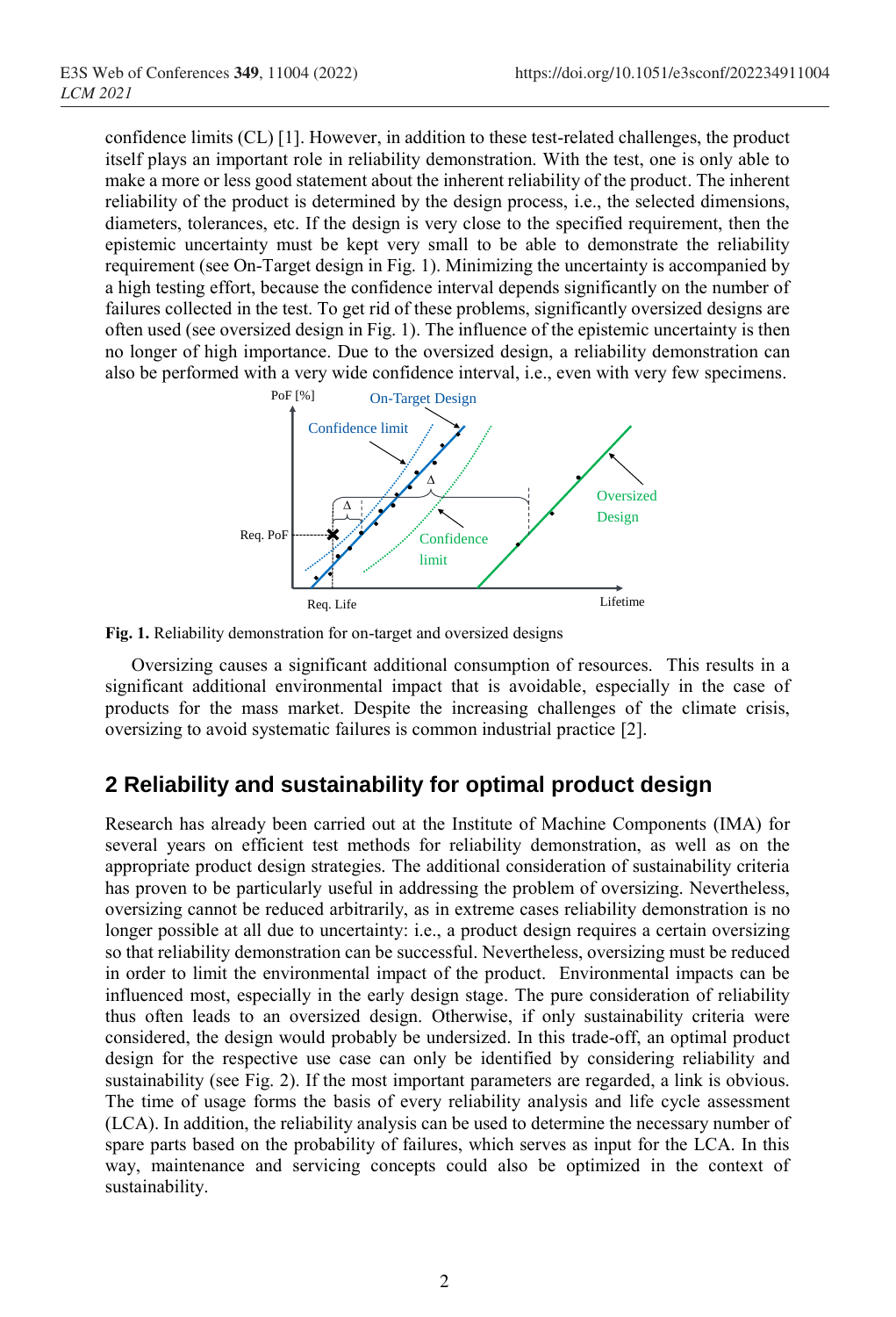

Fig. 2. Using reliability and sustainability to identify an optimized product design

### **3 Case Studies in mechanical & civil engineering design**

By combining sustainability and reliability, optimal product designs have already been developed at IMA in two projects. In the field of mechanical engineering, the optimum tooth width of a gear wheel was identified in one case study. Another study was conducted in the field of civil engineering, in which it was possible to optimize load bearing structure of a newly developed adaptive high-rise building.

#### **3.1 Designing the tooth width of a gear wheel**

The basis of the case study is a cylindrical gear wheel pair which is also used in a similar form in the automotive industry. The tooth width is considered as the central design parameter in the trade-off between reliability and sustainability. An increasing thickness of the teeth leads to a rise in the durability of the gear wheel. However, the resource requirements increase at the same time and, with them, the environmental impact.

A reliability target  $(R = 99\%, CL = 50\%)$  is to be demonstrated for the gear wheel pair. This is typical according to DIN 3990-2, which is standard in the automotive industry. The required service life is 1.8∙10<sup>7</sup> life cycles, with a loading torque of 150 Nm. For the reliability demonstration, the methods of Herzig [3] and Dazer [2, 4] are used to calculate the necessary test specimens and test time for different tooth widths. Herzig [5] provides further technical and statistical details on the application example. An LCA study is used to calculate the environmental impact for the test specimens and test hours required. The correlation between the tooth width and the global warming potential (GWP) is analyzed in this study. The LCA model is built in the GaBi software, version 10.5.1.124 with the content version 2021.2.

The LCA calculations are based on the manufacturing and processing of an alloyed steel billet (16MnCr5), using the electric arc furnace route. The billet is laser cut and ground to produce the gear wheels. For the end-of-life, a material recycling scenario is considered. Within the recycling scenario, sorting of the materials and remelting of the metal is considered. Credits for primary ferrous metal production are not given, because in the production process of the considered steel billet only secondary material is used.

For the test itself, a test rig is required which must be operated with electricity for the necessary test hours. The loading torque and the testing hours are used to determine the power consumption of the test rig [6]. The 2020 German electricity grid mix was used to calculate the GWP of the power consumption [7]. In addition to the expenses for reliability assurance, the GWP from sales also changes with oversizing. Three characteristic curves result from the calculations, as shown in Fig. 3. The resulting GWP for the reliability demonstration decreases exponentially with increasing tooth width. The reason for this is that significantly fewer test specimens and test time are sufficient to provide the reliability demonstration with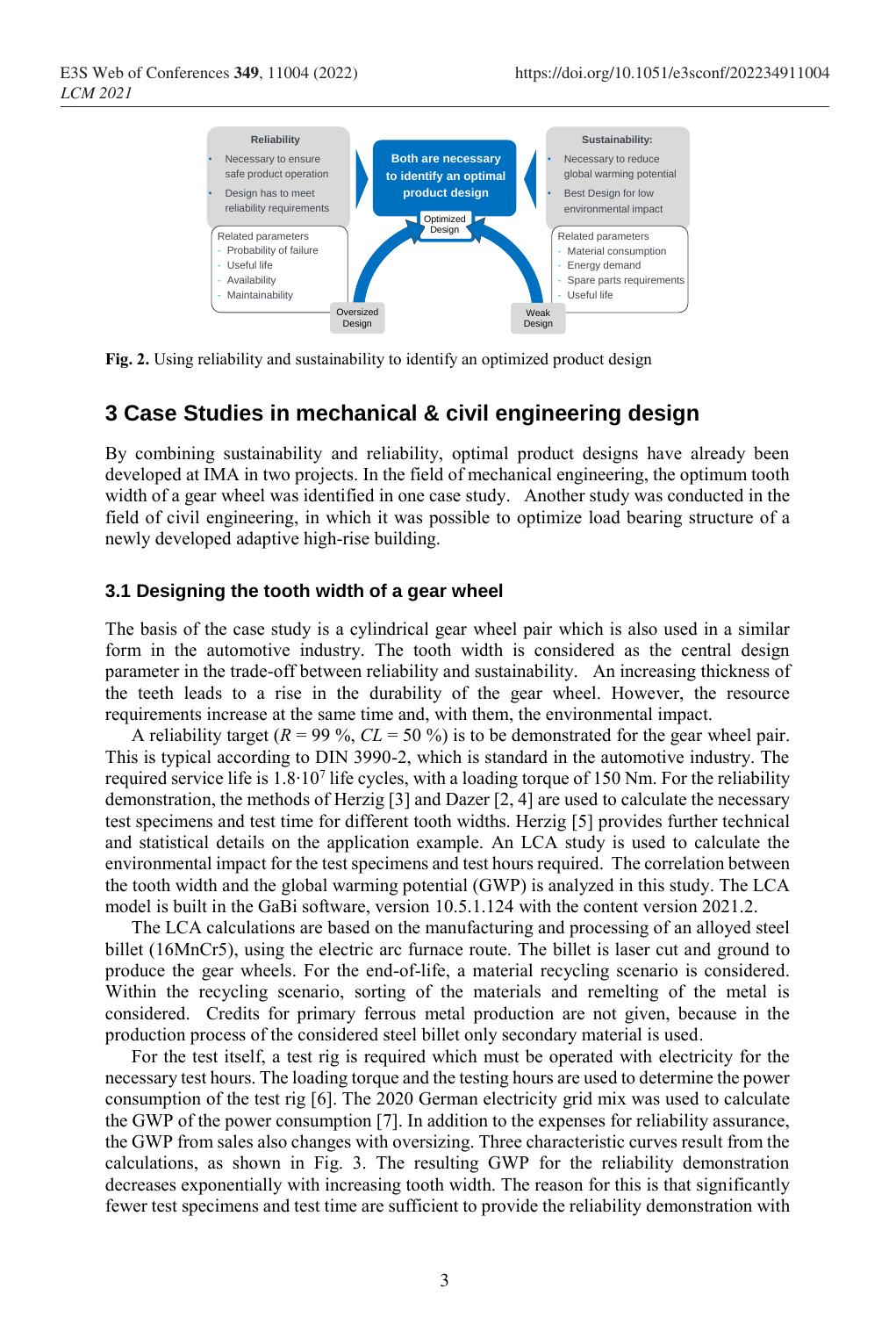increasing oversizing. At the same time, the GWP of the sales increases linearly as the dimensions increase with the tooth width proportionally. The correlation is given by:

$$
GWP_{\text{selling}} = (1.16 \cdot m_{\text{gear}} - 0.00070) \cdot n_{\text{sales}}
$$

using 1,000,000 units as the production volume within this case study. From the combination of the two curves, the optimum of the GWP can be derived at 8.1 mm tooth width. This design is able to provide a reliability demonstration and, at the same time, has the lowest total GWP. If the German standard DIN 3990-2 is used for the design with the recommended safety factor of 1.2, the result is a tooth width of 11.1 mm [6], which illustrates the problem of systematic oversizing to ensure reliability.



**Fig. 3.** GWP results for the different gear widths to identify an optimal design

### **3.2 Designing an adaptive load bearing structure**

The civil engineering industry has been made responsible for a significant contribution to climate change [8]. A fundamental problem in civil engineering is that, in conventional load bearing design, the strength is designed for the worst-load case. However, structures are usually loaded much less, making them oversized for most of their service life. Within the Collaborative Research Center "Adaptive Skins and Structures for Tomorrow's Built Environment", an interdisciplinary design approach for adaptive load bearing structures was developed under the leadership of IMA [9].



**Fig. 4.** High-rise demonstrator and access tower **Fig. 5.** Different variants of actuation

Actuators are integrated directly into the structure in order to damp dynamic loads such as wind and earthquakes. The adaptation to the respective load situation enables a reduction of the necessary cross-section, and thus a mass reduction, which ultimately leads to a saving of resources and greenhouse gases. Nevertheless, the reliability requirement must also be met in this new type of structure. The requirement according to Eurocode is  $R(10 a) = 98 %$ , in which the deflection at the top floor of the demonstrator must not exceed 40 mm (see Fig. 4 [10]). In addition to the limit state of the serviceability, buildings have to meet load capacity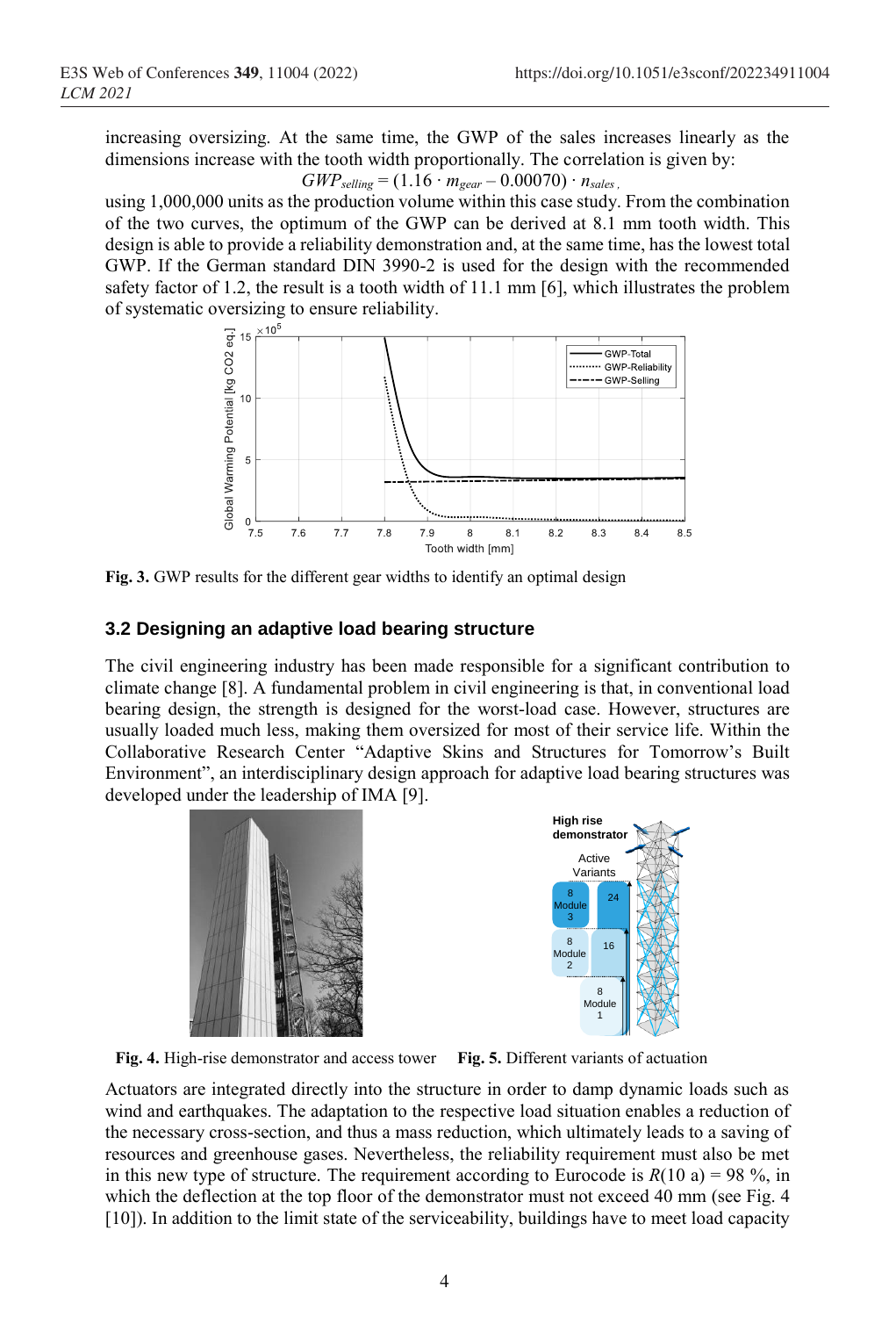requirements (Ultimate Limit State). However, in the course of the project, it became apparent that designing to the USL was not expedient from the point of view of sustainability [9]. In the design process, an FE model was used to calculate the deflections for different cross-sections, which are simultaneously equipped with a different number of actuators. Controllability and energy requirements were also considered (see Fig. 5).



**Fig. 6.** Deflection of the different variants for different structural masses [9]

Unsurprisingly, the results initially show that the deflection decreases with increasing mass (see Fig. 6). However, they also show the effects of the damping properties of the variants compared to the passive support structure. In addition, these results now offer the possibility of identifying the particular structural mass that just meets the 40 mm requirement. It can be seen that activation close to the restraint point is most effective. With the exception of the variant Active 8 (M3), there is a recognizable damping for all variants, compared with the passive variant of the same structural mass. Using a Petri net, the system reliability was calculated with the result that all remaining variants achieve the Eurocode requirements. In addition, the spare parts requirement for 10 years of service life was determined and included in the LCA. The results of the LCA of the different variants are shown in Fig. 7.



Fig. 7. GWP and lifetime of the different variants [9]

In addition to the GWP, the relative lifetime change can be read off on the right-hand scale, which was calculated using damage accumulation with a local representative load spectrum of the demonstrator site. What was already apparent from the results in Fig. 6 is illustrated once again here on the basis of the calculated GWP. By combining GWP and reliability, the optimal design can now be identified – in this case the "Active 8 M1" variant. In addition to the mass reduction, the massive savings in GWP come primarily from the longer service life. For example, the Active 8 M1 structure can be used for almost three times as long as the passive support structure due to the damping properties of the actuators. The results also reinforce the need for reliability and sustainability in the design process. If the actuator system had been integrated without considering reliability and sustainability as well as the associated mass reduction, the GWP of the overall structure would have been higher.